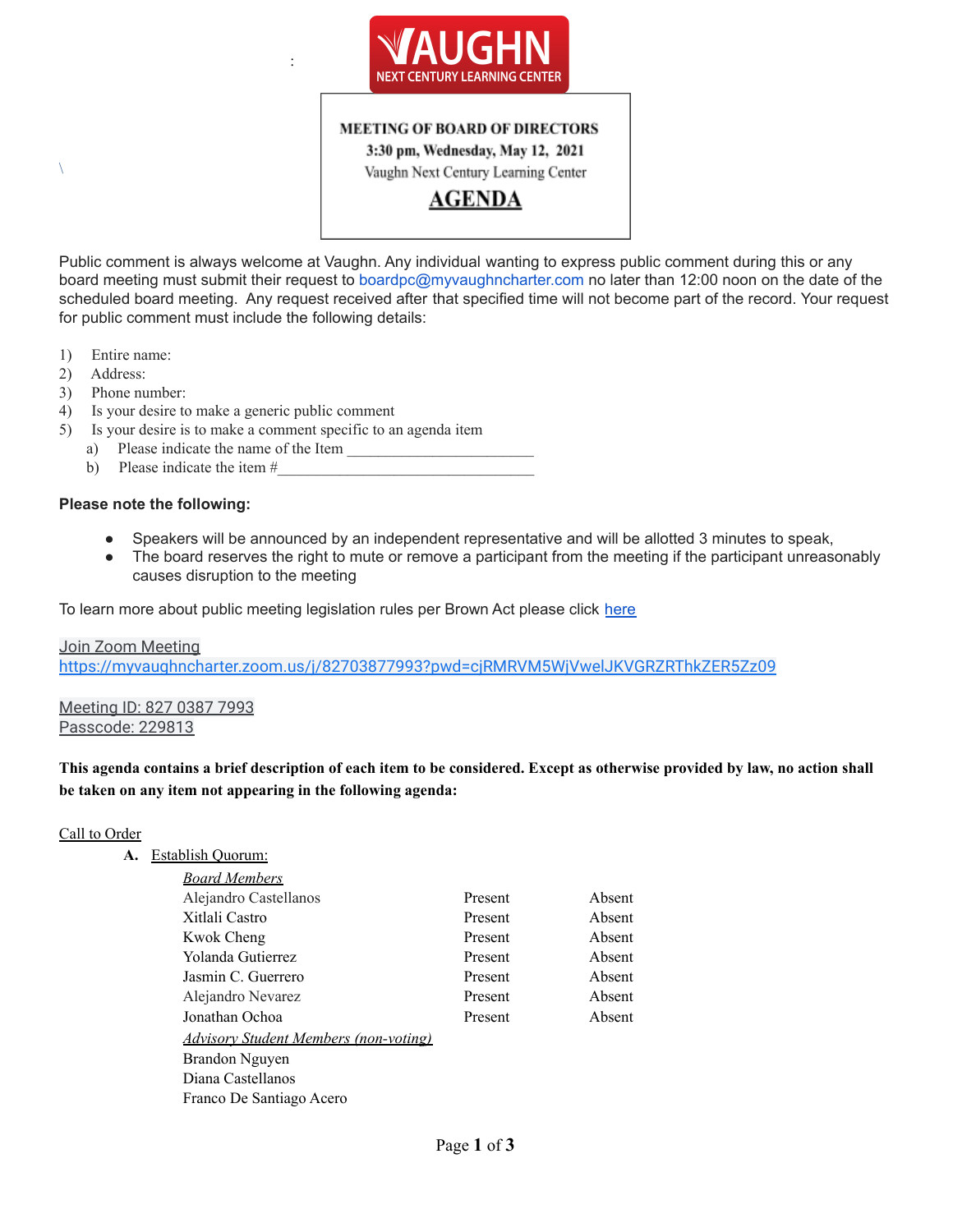# **Public Comments:**

Approval of Minutes: The board is to review and approve the minutes from the April 14, 2021 board meeting. **Governance (30 mins)**

| A <sub>1</sub> | New Board of Directors - The Board will elect new Board members to<br>fill vacant positions, with a focus on recruiting parent board member(s).<br>New Board members will serve immediately upon Board approval. | <b>Action</b> Item  | <b>Tally Count</b> |
|----------------|------------------------------------------------------------------------------------------------------------------------------------------------------------------------------------------------------------------|---------------------|--------------------|
| A2             | 2020-21 LAUSD Annual Performance-Based Oversight Report – The<br>Board will review and discuss report findings and recommendations. The<br>Board will adopt required "corrective actions" prepared by staff.     | <b>Action</b> Item  |                    |
| A <sub>3</sub> | <b>CEO Evaluation Overview-</b> The Board will be presented with an<br>overview and protocol of evaluating Vaughn's CEO.                                                                                         | Information<br>Item |                    |

# **Business and Operations (60 mins)**

| B1             | Sunrise/Driftwood Dairy Bid SY 2021-2022- The Board will discuss and<br>act on approval of the authorization to Piggyback on the Palm Springs<br>Unified School District/Beaumont Unified School District RFP #<br>NS-20-02 Dairy Products and Bid #2017/18-12 Fresh Produce Riverside<br>USD with Sunrise Produce Company for the 2021-2022 school year. | <b>Action</b> Item    |
|----------------|-----------------------------------------------------------------------------------------------------------------------------------------------------------------------------------------------------------------------------------------------------------------------------------------------------------------------------------------------------------|-----------------------|
| B <sub>2</sub> | Fiscal Matter: 2021-22 Salary Increases - The Board will receive<br>information related to proposed COLA increases and act on the proposed<br>increases.                                                                                                                                                                                                  | <b>Action</b> Item    |
| B <sub>3</sub> | Fiscal Matter: LA County Account - The Board will discuss the amount<br>of cash accrued in LA County Office of Education and determine the<br>amount to be moved to a local bank as a liquid "Rainy Day Fund" for<br>future economic contingency.                                                                                                         | <b>Action</b> Item    |
| <b>B4</b>      | Fiscal Matter: 2021-2022 Budget Development – Budget Subcommittee<br>will share with the Board needs assessment information gathered at<br>stakeholders' meeting(s).                                                                                                                                                                                      | Informational<br>Item |